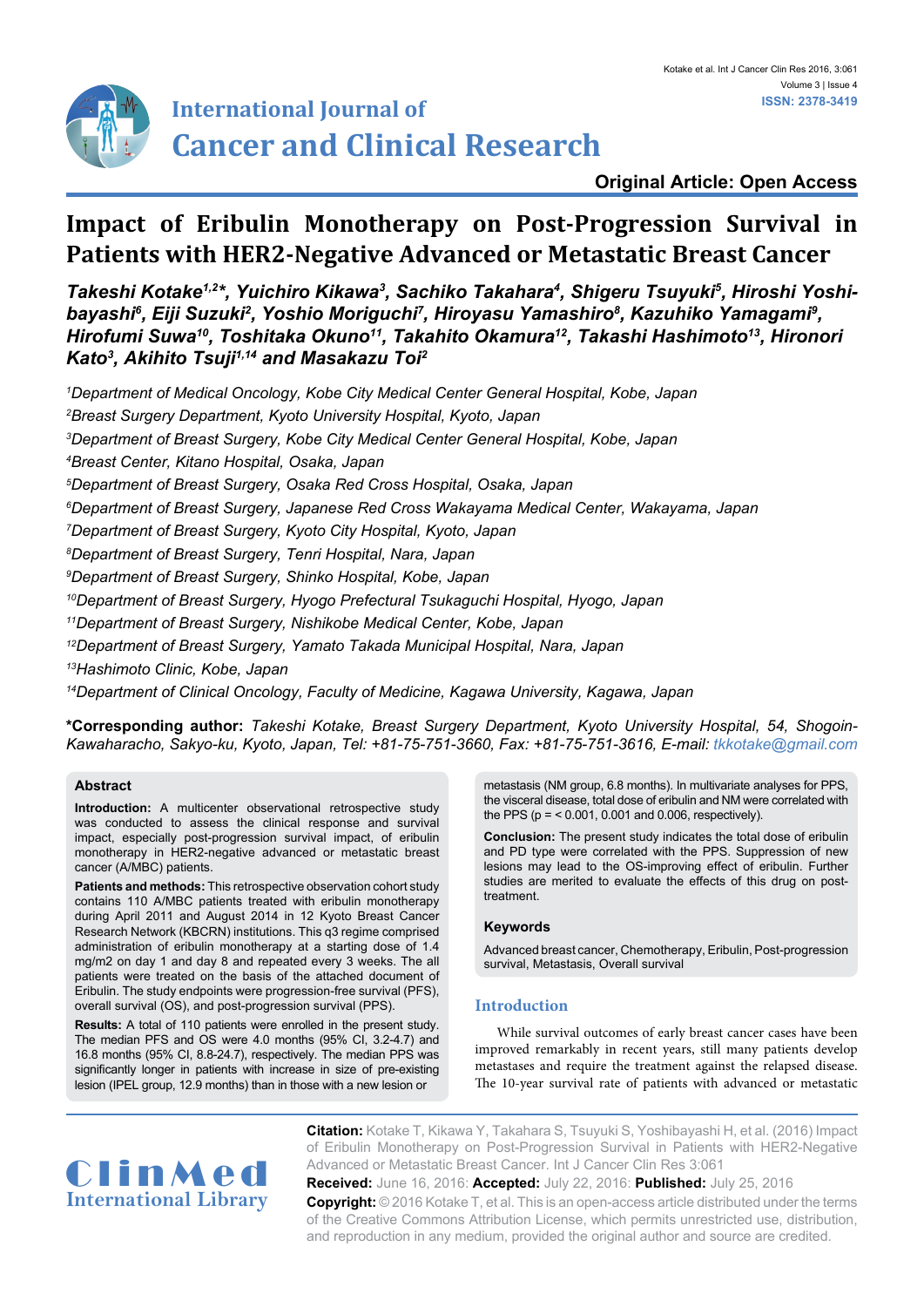breast cancer (A/MBC) is yet in the low level around 5%, despite the probability of disease silencing differs depending upon tumor subtype [[1](#page-3-0)[,2](#page-3-1)].

Chemotherapy regimens for HER2-negative A/MBC commonly comprise antineoplastic agents such as anthracycline or taxane [[3\]](#page-3-2), which provide limited survival advantages. Eribulin is a novel chemotherapeutic agent that inhibits microtubule movement through a site of action different from that of taxanes. Eribulin monotherapy significantly prolonged the overall survival of patients with metastatic breast cancer when compared with the treatment provided by the attending physician, in a phase III study (EMBRACE study) [[4](#page-3-3)]. A randomized trial with capecitabine (301 study) showed a tendency of better overall survival (OS) in patients treated with eribulin.

Based on these findings, eribulin is currently used, for many patients in the clinical practice, as a one of the option in 2<sup>nd</sup> or 3<sup>rd</sup> line chemotherapy for HER2-negative A/MBC. It is worth noting that these the aforementioned clinical studies demonstrated prolonged overall survival or a tendency thereof in eribulin-treated patients with no extension in progression-free survival [\[5\]](#page-3-4). It was suggested that the treatment with eribulin may reduced occurrence of lethal new metastases such as those in the brain, lung, and liver, and prolong new metastasis-free survival the possible causes [[6](#page-3-5)]. However, the exact underlying mechanisms involved remain largely unknown.

Taking into account from the above, we conducted a multicenter observational retrospective study aiming at assessing the efficacy of eribulin on post-treatment in real-world clinical settings (KBCRN-R01 study).

#### **Patients and Methods**

#### **Study population**

Cases in which eribulin therapy was introduced for patients with HER2-negative A/MBC, between April 2011 and August 2014, were included in this study. The eribulin-treated cases were retrospectively collected from 12 Kyoto Breast Cancer Research Network (KBCRN) institutions in Japan.

The patients included in the study were histological diagnosed with breast cancer. The tumors were classified as recurrent, locally advanced, metastatic breast cancer using the American Joint Committee on Cancer (7<sup>th</sup> edition) guidelines. The patients had undergone at least two courses of eribulin therapy, and presented with adequate organ as well as bone marrow functions. Patients were excluded if they had other malignancies or severe complication.

In principle, a 3-week treatment course comprised the administration of eribulin on day 1 and day 8, at a starting dose of 1.4 mg/m2 . Depending on patient conditions, the drug was administered at a reduced dose or interrupted at the discretion of the attending physician. Treatment was continued until disease progression, occurrence of a serious toxic reaction, or patient's request for discontinuation. Attending physicians were allowed to change the method of administration at their discretion when toxic reactions emerged, and administration schedules that allowed for continuation of the treatment were collected. Tumor responses were assessed via CT, their periods depended on the patient's condition. Data on clinical outcome and toxicity were collected based on retrospective evaluation of the medical records, for the descriptive analyses.

This study was conducted under the approval of the ethics committee from principal institution, taking due care in protecting personal information.

#### **Evaluation of efficacy and safety**

Progression free survival (PFS) refers to the period from the start of eribulin administration to progression or death by any cause. Overall survival (OS) is the period from the start of eribulin administration to death, or the last follow-up day. Post-progression survival (PPS) is the period from progression that occurred after eribulin was administered to death, or the last follow-up day. This is the endpoint to evaluate the post-study therapy with eribulin. Overall response rate (ORR) is the proportion of patients for whom complete response (CR) or partial response (PR) was obtained.

The National Cancer Institute Common Terminology Criteria for Adverse Events (NCI-CTCAE, version 4) were used for toxicity evaluation, while the conventional Response Evaluation Criteria In Solid Tumors (RECIST) criteria were used to assess the therapeutic effects.

#### **Statistical analysis**

Descriptive statistics were computed for demographic, clinicopathologic factors. Pearson  $\chi^2$ -test and Fisher's exact test were used for comparison of individual variables. Survival data were analyzed using three endpoints (OS, PFS, and PPS), and Kaplan–Meier analysis was performed for each of these subgroups using the log-rank test. Association between risk factors and survival data was examined using the COX proportional-hazards analysis. All statistical analyses were carried out using a computer software (SPSS version, SPSS inc.; Chicago, IL, USA), with p value of ≤ 0.05 considered significant.

#### **Results**

#### **Patient characteristics**

A total of 110 patients with A/MBC underwent eribulin therapy

<span id="page-1-0"></span>

|--|

| Characteristic                                    | N                                | %   |
|---------------------------------------------------|----------------------------------|-----|
| Age                                               |                                  |     |
| Median, (range)                                   | 64 (40-90)                       |     |
| Subtype                                           |                                  |     |
| $ER + and/or PgR +$                               | 65                               | 59% |
| <b>Triple Negative</b>                            | 41                               | 37% |
| Unkown                                            | $\overline{4}$                   | 4%  |
| Dominant disease site                             |                                  |     |
| Non-visceral                                      | 28                               | 25% |
| Visceral                                          | 82                               | 75% |
| Liver                                             | 50                               | 46% |
| Lung and/or                                       | 39                               | 36% |
| Central nervous system                            | 6                                | 6%  |
| Prior lines of chemotherapy for advanced disease  |                                  |     |
| Median, (range)                                   | $3(0-10)$                        |     |
| Number of prior chemotherapy for advanced disease |                                  |     |
| 0                                                 | 13                               | 12% |
| 1                                                 | 12                               | 11% |
| $\overline{2}$                                    | 19                               | 17% |
| 3                                                 | 31                               | 28% |
| $\geq 4$                                          | 35                               | 32% |
| Previous chemotherapy                             |                                  |     |
| Anthracyclines                                    | 86                               | 78% |
| Taxanes                                           | 104                              | 95% |
| Dose of eribulin                                  |                                  |     |
| $1.4$ mg/m <sup>2</sup>                           | 62                               | 56% |
| $1.1$ mg/m <sup>2</sup>                           | 35                               | 32% |
| $0.9$ mg/m $2$                                    | 3                                | 3%  |
| $0.7$ mg/m <sup>2</sup>                           | 10                               | 9%  |
| <b>Clinical response</b>                          |                                  |     |
| Complete response                                 | 1                                | 1%  |
| Partial response                                  | 20                               | 18% |
| Stable disease                                    | 56                               | 51% |
| Overall response                                  | 21                               | 19% |
| <b>Clinical benefit</b>                           | 34                               | 34% |
| Time to treatment failure                         |                                  |     |
|                                                   | 3.4 months (95% CI; 2.77 - 4.10) |     |
| <b>Cause of treatment failure</b>                 |                                  |     |
| <b>Progression Disease</b>                        | 89                               | 81% |
| Adverse event                                     | 8                                | 7%  |
| Others                                            | 3                                | 3%  |

ER: estrogen receptor; PgR: progesterone receptor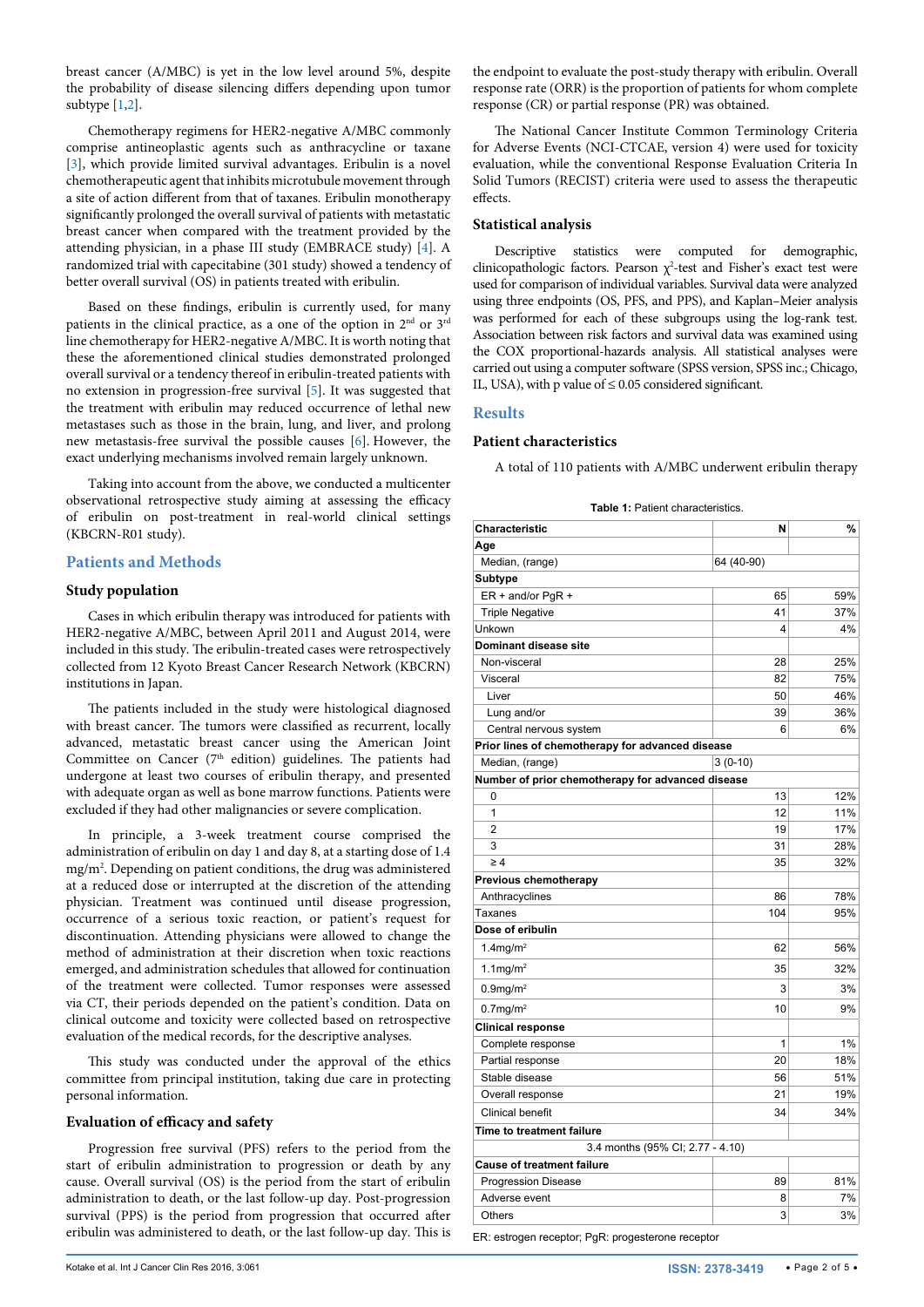<span id="page-2-0"></span>

<span id="page-2-2"></span>

Increase in the size of pre-existing lesion (IPEL) vs. Appearance of a new lesion or metastasis (NM).

at 12 participating institutions in Japan between April 2011 and August 2014. [Table 1](#page-1-0) illustrates the background of the patients included in the study. The patients with A/MBC received a median of 3 chemotherapy lines, wherein 86 (78.2%) and 104 (94.5%) of them had been previously treated with anthracycline-and taxane-based anti-cancer agents, respectively.

Eribulin was discontinued in 99 (90.0%) patients due to increase in size of pre-existing lesion (IPEL) in 57 (51.8%) patients, appearance of a new lesion or metastasis (NM) in 31 patients (28.2%), toxicity in 8 patients (7.3%), and other reasons in 3 (2.7%) patients. The other reasons included progression of a co-existing disease (2 patients) and elevated tumor markers (1 patient).

#### **Efficacy results**

The median observation period was 16.7 months (range, 8.8- 24.7 months). At the time of final observation, 11 (10.0%) patients were receiving eribulin, and 63 (57.3%) patients were alive. Of the 110 patients enrolled, CR and PR were obtained in 1 (0.9%) and 20 (18.2%) patients, respectively, with an ORR of 19.0%.

The median PFS was 4.0 months (95% CI, 3.2-4.7), while median OS was 16.8 months (95% CI, 8.8-24.7) ([Figure 1](#page-2-0)). PPS was analyzed in 88 patients with tumor progression following eribulin treatment. [Table 2](#page-2-1) illustrates the background of the patients with tumor progression. From Kaplan–Meier analysis, the PPS for 57 patients <span id="page-2-1"></span>**Table 2:** Characterisics of patients with tumor progression following eribulin treatment.

| Characteristic                                    | N          | %    |
|---------------------------------------------------|------------|------|
| Total                                             | 88         | 100% |
| Age                                               |            |      |
| Median, (range)                                   | 64 (42-85) |      |
| <b>Subtype</b>                                    |            |      |
| $ER + and/or PqR +$                               | 53         | 60%  |
| Dominant disease site                             |            |      |
| Non-visceral                                      | 21         | 24%  |
| Visceral                                          | 67         | 76%  |
| Number of prior chemotherapy for advanced disease |            |      |
| $\geq$ 2                                          | 70         | 79%  |
| Total dose of eribulin                            |            |      |
| $\geq$ 10 mg/m <sup>2</sup>                       | 35         | 40%  |
| <b>Progression event</b>                          |            |      |
| In size of pre-existing lesion                    | 57         | 65%  |
| A new lesion or metastasis                        | 31         | 35%  |

ER: estrogen receptor; PgR: progesterone receptor

with IPEL and for 31 patients with NM were 12.9 months (95% CI, 2.1-23.6) and 6.8 months (95% CI, 3.2-10.3), respectively (p = 0.025) ([Figure 2\)](#page-2-2).

Moreover, multivariate analyses for PPS were conducted for age, subtype, the presence or absence of distant organ metastasis,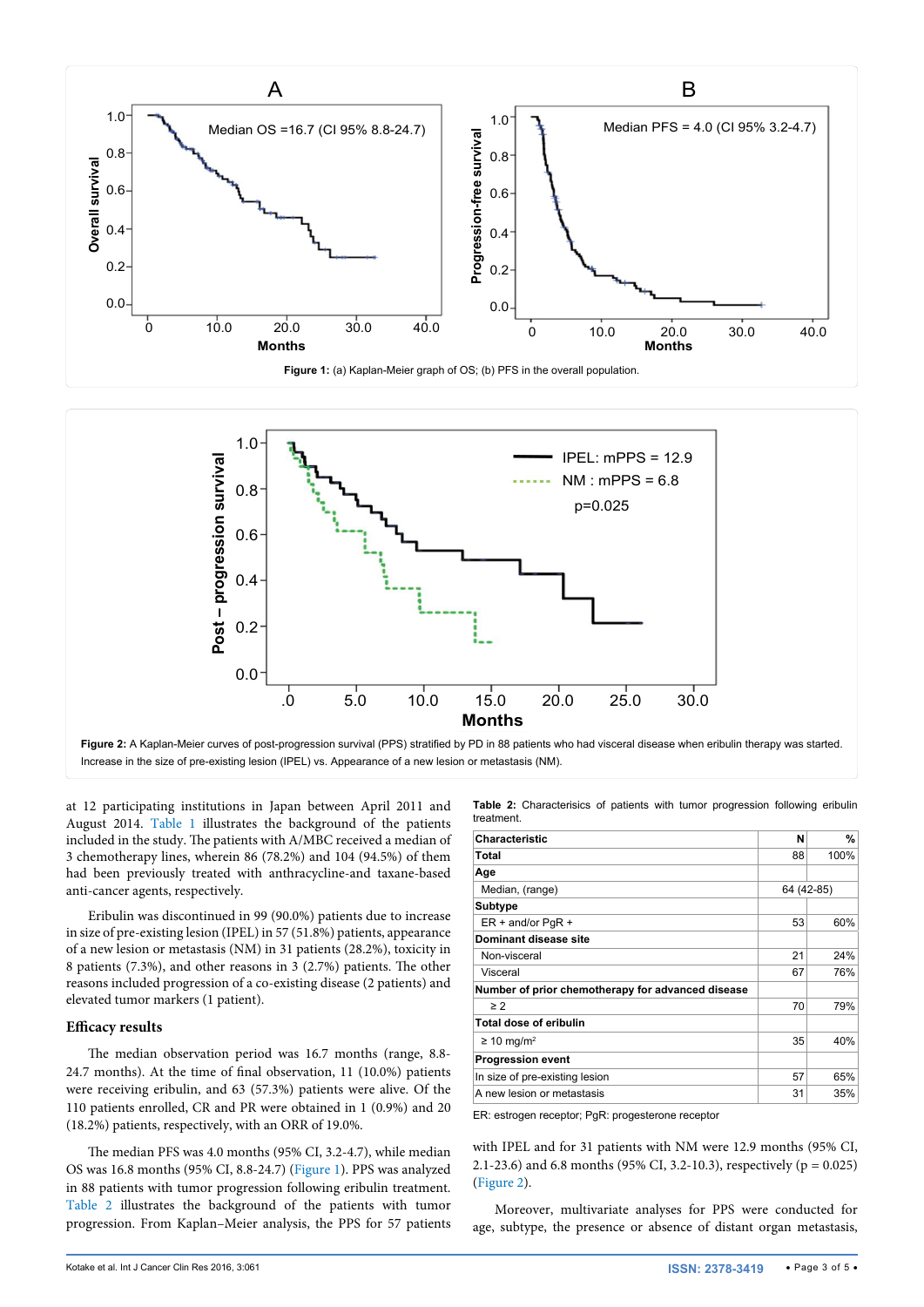<span id="page-3-6"></span>

| Table 3: Univariate and multivariable cox regression analyses of PPS. |  |  |
|-----------------------------------------------------------------------|--|--|
|-----------------------------------------------------------------------|--|--|

|                                  |                       | <b>PPS</b>           |         |                      |         |
|----------------------------------|-----------------------|----------------------|---------|----------------------|---------|
| Variable                         | Reference             | Univariate           |         | <b>Multivariate</b>  |         |
|                                  | Group                 | Hazard Ratio (95%CI) | p Value | Hazard Ratio (95%CI) | p Value |
| Age $\geq$ 65                    | < 65                  | 1.09                 | 0.80    | 1.05                 | 0.89    |
|                                  |                       | $(0.58 - 2.03)$      |         | $(0.53 - 2.09)$      |         |
|                                  |                       | 1.24                 |         | 0.57                 | 0.16    |
| <b>ER</b> positive               | ER negative           | $(0.64 - 2.38)$      | 0.56    | $(0.26 - 1.24)$      |         |
| Prior lines of chemotherapy      |                       | 1.05                 |         | 0.46                 |         |
| $\geq 2$                         | $\leq$ 2              | $(0.44 - 2.53)$      | 0.91    | $(0.17 - 1.22)$      | 0.12    |
| Total dose of Eribulin           | $< 10 \text{ mg/m}^2$ | 0.59                 |         | 0.26                 |         |
| $\geq 10$ mg/m <sup>2</sup>      |                       | $(0.30 - 1.17)$      | 0.132   | $(0.12 - 0.57)$      | 0.001   |
| Visceral disease<br>Non-visceral | 3.17                  |                      | 7.33    |                      |         |
|                                  |                       | $(1.29 - 7.76)$      | 0.012   | $(2.49 - 21.6)$      | < 0.001 |
| A new lesion or metastasis       |                       | 2.07                 |         | 2.84                 | 0.006   |
|                                  | <b>IPEL</b>           | $(1.08 - 3.96)$      | 0.029   | $(1.34 - 6.02)$      |         |

IPEL: in size of pre-existing lesion

line of eribulin administration, total dose of eribulin and PD type. The visceral disease, total dose  $\geq 10$ mg/m<sup>2</sup> and NM were found to correlate with the PPS ( $p = < 0.001$ , 0.001 and 0.006, respectively) ([Table 3](#page-3-6)).

#### **Discussion**

The American Society of Clinical Oncology (ASCO) and the National Comprehensive Cancer Network (NCCN) guidelines generally recommend the continuous administration of a single drug chemotherapy for HER2-negative A/MBC patients [[7](#page-4-0)[,8](#page-4-1)]. However, although anthracycline- and taxane-based anti-cancer agents have been shown to be efficacious [\[9](#page-4-2)[,10](#page-4-3)], still it is unclear about the magnitude of therapeutic impact on OS [\[11](#page-4-4)[-13\]](#page-4-5). Eribulin monotherapy is one of the few chemotherapy regimens that have been proven to prolong the OS. In the EMBRACE study, median PFS and OS were 3.7 months and 13.2 months, respectively [\[4\]](#page-3-3). In the present study, the median PFS and OS were 4.0 months (95% CI, 3.2- 4.7) and 16.8 months (95% CI, 8.8-24.7), respectively. Thus, major therapeutic outcomes of the this study reproduced or even compared favorably with the results from the EMBRACE study.

The essential aims of the treatment for A/MBC patients are to improve survival outcomes and maintain quality of life (QOL). To this end, it is important to manage drug toxicity, which, as a result, contributes not only to improvement in QOL but also to treatment continuity. In this study, 8 out of 110 cases (7.3%) where eribulin was discontinued due to the toxicity. In a retrospective study conducted by Dranitsaris et al., the rate of toxicity-caused discontinuation with eribulin was 8.9%, which was lower than that reported for other drugs [[14](#page-4-6)]. These findings indicate that eribulin can be safely and effectively administered to breast cancer patients.

The two previous studies (EMBRACE and 301) showed a unique property of eribulin treatment where PFS was not improved by the treatment but OS was significantly. The OS prolongation effect of eribulin was also reported in the treatment of progressive soft-tissue sarcomas. A phase III study, showed a similar trend that OS was significantly better in the eribulin-treated group compared with the standard treatment group, while no significant difference of PFS was detected between these two groups [[15\]](#page-4-7).

Perez et al. have reported that, in the 301 study that compared capecitabine with eribulin, lethal organ metastases, such as those in the liver, the lung and the central nervous system, occurred at a lower frequency and after a longer period of time in the eribulin group [\[6\]](#page-3-5). Further, Yoshida et al. have shown in an experimental setting that eribulin suppresses metastasis of breast cancer cells by inducing the conversion of epithelial-mesenchymal transition (EMT) to mesenchymal-epithelial transition (MET) (appendix equation) [\[16\]](#page-4-8). EMT is an essential cell function for tissue construction during normal developmental [[17](#page-4-9)] and is also observed during cancer progression; it is considered to promote

invasion and metastasis by enhancing the motility of cancer cells and degradation of extracellular matrix [[18](#page-4-10)].

In the present study, total dose of eribulin and appearance of a new lesion or metastasis (HR, 0.26;  $p = 0.001$ , HR, 2.84;  $p = 0.006$ , respectively) were factors that showed statistically significant correlations with PPS in the multivariate analysis. This suggests that eribulin may suppress new lesions and lead to improved prognosis. However, such a prognosisimproving effect of eribulin should be compared with other anti-cancer agents, and is just a speculation at this point of time. Further investigations on the OS-improving effect of eribulin through prospective studies and translational research are expected.

#### **Conclusion**

The present study indicates the total dose of eribulin and appearance of a new lesion were correlated with the PPS. Suppression of new lesions may lead to the OS-improving effect of eribulin. Further studies are merited to evaluate the effects of this drug on post-treatment.

#### **Ethical Statement**

The study was done in accordance with the Declaration of Helsinki and the regulations of the Japanese Ministry of Health, Labour and Welfare. The study protocol was approved by the ethics committee of Kobe City Medical Center General Hospital.

#### **References**

- <span id="page-3-0"></span>1. [Greenberg PA, Hortobagyi GN, Smith TL, Ziegler LD, Frye DK, et al.](http://www.ncbi.nlm.nih.gov/pubmed/8708708)  [\(1996\) Long-term follow-up of patients with complete remission following](http://www.ncbi.nlm.nih.gov/pubmed/8708708)  [combination chemotherapy for metastatic breast cancer. J Clin Oncol 14:](http://www.ncbi.nlm.nih.gov/pubmed/8708708)  [2197-205.](http://www.ncbi.nlm.nih.gov/pubmed/8708708)
- <span id="page-3-1"></span>2. [Rahman ZU, Frye DK, Smith TL, Asmar L, Theriault RL, et al. \(1999\) Results](http://www.ncbi.nlm.nih.gov/pubmed/9921981)  [and long term follow-up for 1581 patients with metastatic breast carcinoma](http://www.ncbi.nlm.nih.gov/pubmed/9921981)  [treated with standard dose doxorubicin-containing chemotherapy: a](http://www.ncbi.nlm.nih.gov/pubmed/9921981)  [reference. Cancer 85: 104-111.](http://www.ncbi.nlm.nih.gov/pubmed/9921981)
- <span id="page-3-2"></span>3. [Katsumata N, Watanabe T, Minami H, Aogi K, Tabei T, et al. \(2009\)](http://www.ncbi.nlm.nih.gov/pubmed/19254942)  [Phase III trial of doxorubicin plus cyclophosphamide \(AC\), docetaxel, and](http://www.ncbi.nlm.nih.gov/pubmed/19254942)  [alternating AC and docetaxel as front-line chemotherapy for metastatic](http://www.ncbi.nlm.nih.gov/pubmed/19254942)  [breast cancer: Japan Clinical Oncology Group trial \(JCOG9802\). Ann](http://www.ncbi.nlm.nih.gov/pubmed/19254942)  [Oncol 20: 1210-1215.](http://www.ncbi.nlm.nih.gov/pubmed/19254942)
- <span id="page-3-3"></span>4. [Cortes J, O'Shaughnessy J, Loesch D, Blum JL, Vahdat LT, et al. \(2011\)](http://www.ncbi.nlm.nih.gov/pubmed/21376385)  [Eribulin monotherapy versus treatment of physician's choice in patients with](http://www.ncbi.nlm.nih.gov/pubmed/21376385)  [metastatic breast cancer \(EMBRACE\): a phase 3 open-label randomised](http://www.ncbi.nlm.nih.gov/pubmed/21376385)  [study. Lancet 377: 914-923.](http://www.ncbi.nlm.nih.gov/pubmed/21376385)
- <span id="page-3-4"></span>5. [Kaufman PA, Awada A, Twelves C, Yelle L, Perez EA, et al. \(2012\) A phase](http://www.iqanda-cme.com/assets/pdf/301Trial.pdf)  [III, open-label, randomized, multicenter study of eribulin mesylate versus](http://www.iqanda-cme.com/assets/pdf/301Trial.pdf)  [capecitabine in patients with locally advanced or metastatic breast cancer](http://www.iqanda-cme.com/assets/pdf/301Trial.pdf)  [previously treated with anthracyclines and taxanes. CTRC-AACR San](http://www.iqanda-cme.com/assets/pdf/301Trial.pdf)  [Antonio Breast Cancer Symposium.](http://www.iqanda-cme.com/assets/pdf/301Trial.pdf)
- <span id="page-3-5"></span>6. EA Perez (2013) New metastasis versus increase in size of pre-existing lesion and its correlation with overall survival in patients with MBC treated with eribulin of capecitabine in Study 301, a Phase III randomized trial. ECC, 1911.